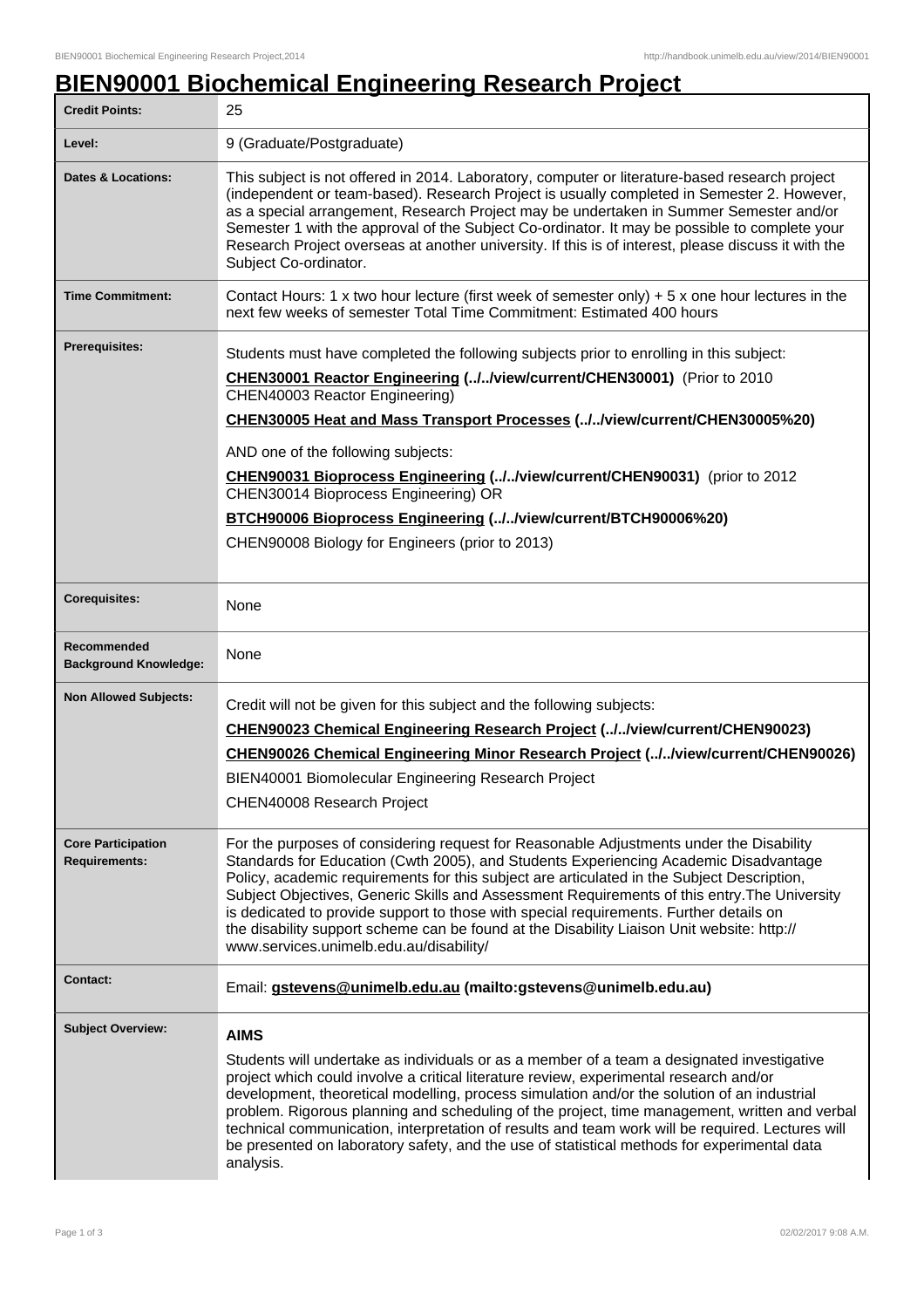|                           | Engineering graduates need the ability to research topics and to perform structured<br>investigations. This research project subject provides students with an opportunity to develop<br>these skills and to develop an appreciation of the importance of life long learning.                                                                                                                                                                                                                                                                                                                                                                                                                                                                                                                                                                                               |
|---------------------------|-----------------------------------------------------------------------------------------------------------------------------------------------------------------------------------------------------------------------------------------------------------------------------------------------------------------------------------------------------------------------------------------------------------------------------------------------------------------------------------------------------------------------------------------------------------------------------------------------------------------------------------------------------------------------------------------------------------------------------------------------------------------------------------------------------------------------------------------------------------------------------|
|                           | <b>INDICATIVE CONTENT</b>                                                                                                                                                                                                                                                                                                                                                                                                                                                                                                                                                                                                                                                                                                                                                                                                                                                   |
|                           | The exact content covered in the subject will depend to some extent on the nature of the<br>research project. Topics covered will most probably include literature searches, laboratory<br>safety, risk assessment, data modelling, data analysis, error analysis and report writing.                                                                                                                                                                                                                                                                                                                                                                                                                                                                                                                                                                                       |
| <b>Learning Outcomes:</b> | <b>INTENDED LEARNING OUTCOMES (ILO)</b>                                                                                                                                                                                                                                                                                                                                                                                                                                                                                                                                                                                                                                                                                                                                                                                                                                     |
|                           | On completion of this subject the student is expected to:                                                                                                                                                                                                                                                                                                                                                                                                                                                                                                                                                                                                                                                                                                                                                                                                                   |
|                           | $_{\text{\#}}$ Plan and conduct an independent research project in the biomolecular engineering field                                                                                                                                                                                                                                                                                                                                                                                                                                                                                                                                                                                                                                                                                                                                                                       |
|                           | Communicate their research results orally to an audience of their peers<br>#                                                                                                                                                                                                                                                                                                                                                                                                                                                                                                                                                                                                                                                                                                                                                                                                |
|                           | $#$ Analyse experimental data using appropriate statistical methods                                                                                                                                                                                                                                                                                                                                                                                                                                                                                                                                                                                                                                                                                                                                                                                                         |
|                           | $#$ Present a detailed written report                                                                                                                                                                                                                                                                                                                                                                                                                                                                                                                                                                                                                                                                                                                                                                                                                                       |
| Assessment:               | A written report of up to 35 pages, not including appendices, diagrams, tables, computations<br>and computer output (50%) A 30 minute oral presentation supported either by powerpoint slides<br>or a poster (25%) Assessment of the quality of the student's research work (25%) Students<br>participating in the Endeavour program submit their poster and complete their oral presentation<br>towards the end of semester and their written report is submitted during the exam period.<br>Students not participating in the Endeavour program submit their written report at the end of<br>semester and complete their oral presentation during the exam period. Intended Learning<br>Outcomes (ILO) 1 will be assessed through the student's performance in research workspace.<br>ILOs 2 to 4 will be assessed through the student's presentation and written report. |
| <b>Prescribed Texts:</b>  | None                                                                                                                                                                                                                                                                                                                                                                                                                                                                                                                                                                                                                                                                                                                                                                                                                                                                        |
| <b>Recommended Texts:</b> | None                                                                                                                                                                                                                                                                                                                                                                                                                                                                                                                                                                                                                                                                                                                                                                                                                                                                        |
| <b>Breadth Options:</b>   | This subject is not available as a breadth subject.                                                                                                                                                                                                                                                                                                                                                                                                                                                                                                                                                                                                                                                                                                                                                                                                                         |
| <b>Fees Information:</b>  | Subject EFTSL, Level, Discipline & Census Date, http://enrolment.unimelb.edu.au/fees                                                                                                                                                                                                                                                                                                                                                                                                                                                                                                                                                                                                                                                                                                                                                                                        |
| <b>Generic Skills:</b>    | $#$ Ability to apply knowledge of basic science and engineering fundamentals                                                                                                                                                                                                                                                                                                                                                                                                                                                                                                                                                                                                                                                                                                                                                                                                |
|                           | $#$ Ability to communicate effectively, not only with engineers but also with the community at                                                                                                                                                                                                                                                                                                                                                                                                                                                                                                                                                                                                                                                                                                                                                                              |
|                           | large<br>$#$ In-depth technical competence in at least one engineering discipline                                                                                                                                                                                                                                                                                                                                                                                                                                                                                                                                                                                                                                                                                                                                                                                           |
|                           | $#$ Ability to undertake problem identification, formulation and solution                                                                                                                                                                                                                                                                                                                                                                                                                                                                                                                                                                                                                                                                                                                                                                                                   |
|                           | $#$ Ability to function effectively as an individual and in multi-disciplinary and multi-cultural<br>teams, with the capacity to be a leader or manager as well as an effective team member<br>Capacity for independent critical thought, rational inquiry and self-directed learning<br>#                                                                                                                                                                                                                                                                                                                                                                                                                                                                                                                                                                                  |
|                           | $#$ Intellectual curiosity and creativity, including understanding of the philosophical and<br>methodological bases of research activity<br>$#$ Profound respect for truth and intellectual integrity, and for the ethics of scholarship                                                                                                                                                                                                                                                                                                                                                                                                                                                                                                                                                                                                                                    |
| Notes:                    | <b>LEARNING AND TEACHING METHODS</b>                                                                                                                                                                                                                                                                                                                                                                                                                                                                                                                                                                                                                                                                                                                                                                                                                                        |
|                           | Students will receive one-on-one instruction on how to complete an open-ended research<br>project on some topic in biomolecular engineering. They will undertake a project either<br>individually or as part of a team of two or three students. Students will take responsibility for<br>their time management setting priorities and establishing a program that will allow them to<br>complete their project within the time allowed.                                                                                                                                                                                                                                                                                                                                                                                                                                    |
|                           | <b>INDICATIVE KEY LEARNING RESOURCES</b>                                                                                                                                                                                                                                                                                                                                                                                                                                                                                                                                                                                                                                                                                                                                                                                                                                    |
|                           | The exact content covered in the subject will depend to some extent on the nature of the<br>research project. Topics covered will most probably include literature searches, laboratory<br>safety, risk assessment, data modelling, data analysis, error analysis and report writing.                                                                                                                                                                                                                                                                                                                                                                                                                                                                                                                                                                                       |

 $\overline{\phantom{a}}$